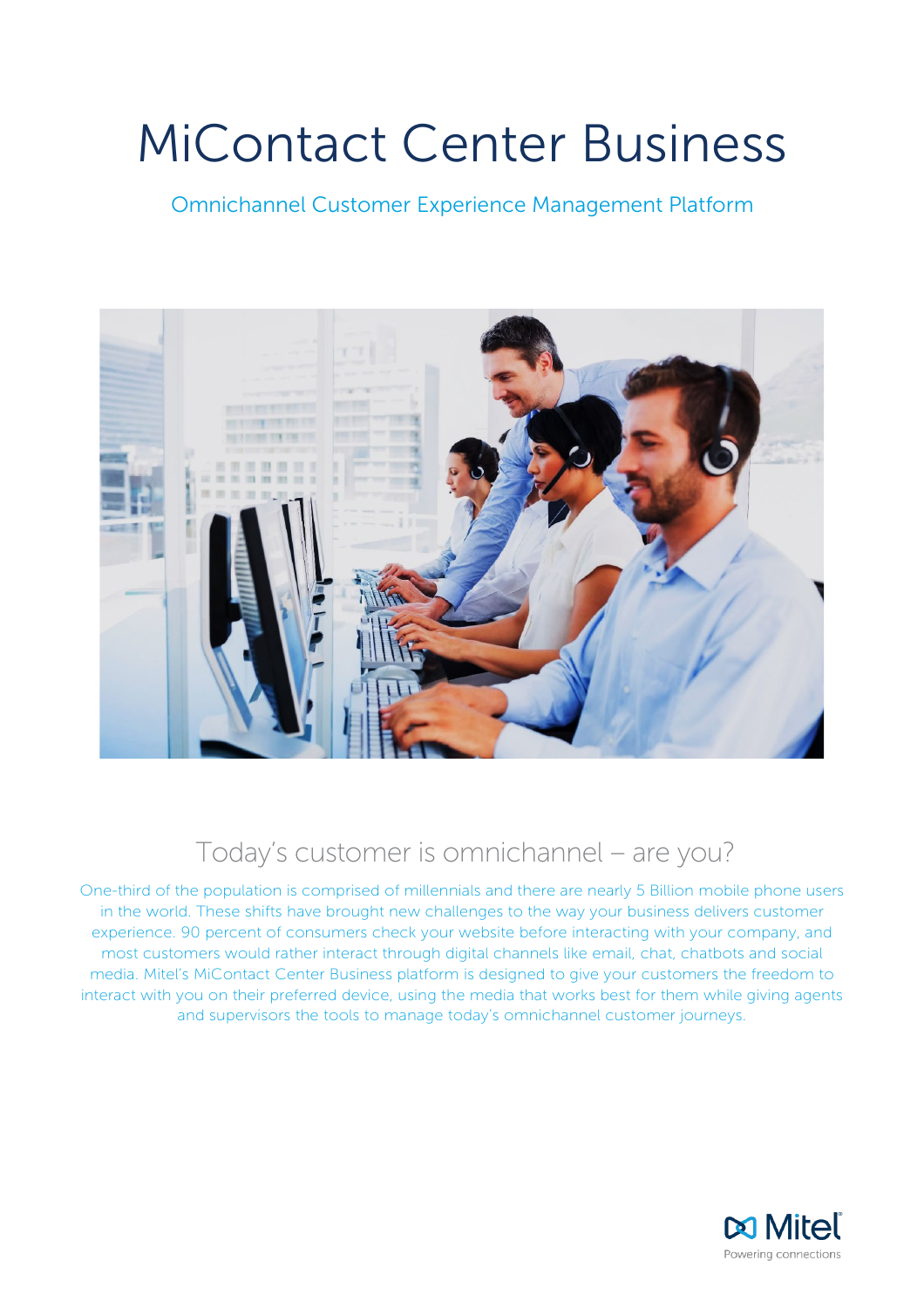# Engage customers on their terms

- Serve your customers the way they prefer, on the channel and device of their choice
- Provide employees with a complete view of the customer's omnichannel journey
- Eliminate the need for customers to "start over" every time they contact you by knowing where they are in their journey

# The payoff

An omnichannel customer experience is a competitive differentiator that keeps existing customers satisfied and attracts new ones. Engaged customers have been proven to spend more money and spend more frequently.

# Empower your customers GIVE CUSTOMERS CHOICE ON HOW THEY COMMUNICATE

Customers want options on how they communicate with you. Voice, email, Web chat, SMS text, Chatbots and social media are all desired means of serving your customers. MiContact Center Business is built to manage service levels across all the channels your customers choose to use. With open media routing, businesses can route non-traditional media using an open API routing engine, extending the capabilities of the system to nontraditional media types like Internet-of-Things (IoT) alarms, WebRTC video, and social media messaging applications.

## MANAGE CUSTOMER EXPECTATIONS

Managing customer expectations is the key to acquiring and retaining customers. Customers expect quick and effective resolution to their inquiries across any channel they choose to use. With MiContact Center Business, your customers can see the real-time estimated wait times for all channels right on your website - allowing them to make informed decisions about how to reach you. Customers are also given flexible alternatives to waiting on hold, including having someone call or email them back, and self-service options.

# PROFILE CUSTOMERS FOR THE BIGGEST RETURN

The often-quoted rule still stands – 20 percent of your customers generate 80 percent of your revenue. So it makes sense that you deliver a superior level of service to your top tier customers. MiContact Center Business allows you to profile your customers, regardless of the way they contact you, so you can easily identify top tier customers and prioritize their position in queue, or ensure they are handled by your top agents.

# Drive agent and supervisor productivity

# GIVE AGENTS AND SUPERVISORS TOOLS FOR SUCCESS

MiContact Center Business delivers productivity tools that enable agents and supervisors to make informed decisions and provide prompt service. Supervisors can see and manage who is available to answer calls and how queues are performing. Supervisors can be alerted via pop-up, ring tone, or email when service levels are low or if contacts have been waiting too long to be serviced.

Agents can efficiently handle voice and digital media contacts from a "single pane of glass" – handling phone, email, Web chat, SMS, and social media contacts using fewer steps and reduced errors in interaction handling for an optimized customer experience.

Both agents and supervisors benefit from mobile contact center capabilities. With MiContact Center Business, they can work remotely, from home or anywhere with an Internet connection, just as if they were in the office. Supervisors also benefit from having access to real-time monitoring and reporting capabilities on both PCs and Tablets.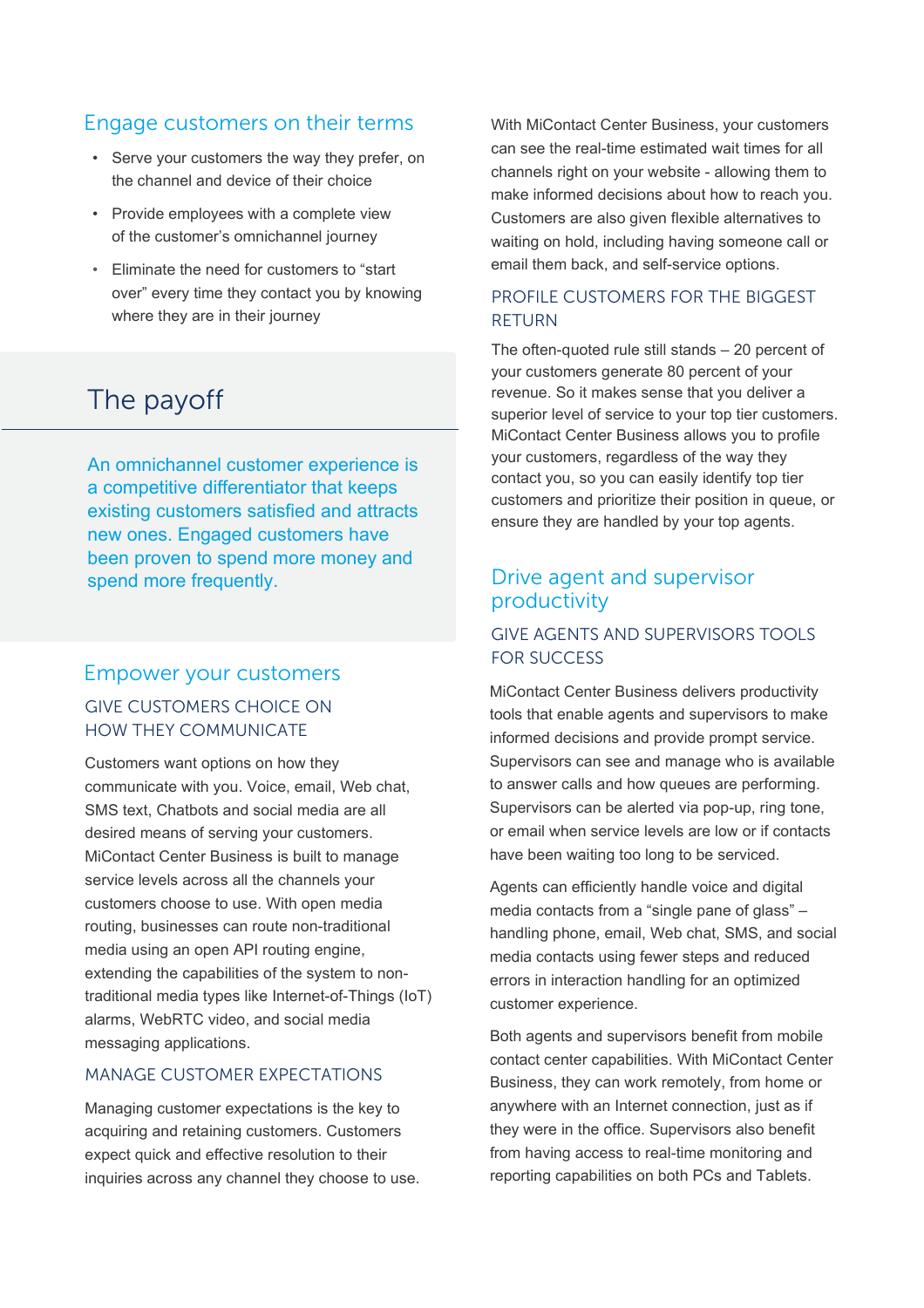# PUT CUSTOMER INFORMATION AT YOUR AGENTS' FINGER TIPS

Mitel's seamless integration with customer relationship management (CRM) systems, presents agents with historical customer data as contacts arrive so agents will know where customers are in their journey. Armed with the map of the customer's journey, agents quickly and efficiently resolve customer inquiries without having to ask the customer to start from the beginning.

MiContact Center Business provides agents with customer contact data for all channels the customer has used to interact with you. Agents can be talking to a customer on the phone and then offer to email them a quote or text them a trouble ticket with the click of a button.

# RESOLVE CUSTOMER INQUIRIES – THE FIRST TIME

Mitel's ability to unify communications between contact center agents and back-office employees means agents can instantly locate, message, or conference in subject matter experts to obtain immediate answers. With customer profiling, intelligent contact routing, and enterprise presence, Mitel applications help agents answer customer inquiries in a single transaction.

# Streamline your operations SEE THE COMPLETE PICTURE

With omnichannel case management capabilities, agents and supervisors can not only see the performance of the entire center, they can see the status of each case and the individual interaction performance of each agent. Real-time reporting allows you to respond instantly to changing traffic volumes and ensure service levels are maintained. With historical reporting you can measure contact center performance against service level objectives, review a play-by-play account of contact center events, and identify ways to improve business processes.

## MANAGE YOUR WORKFORCE

MiContact Center Business includes sophisticated workforce management, agent forecasting, and scheduling tools that allow managers to accurately match resources to expected contact volumes as well as measure, manage, and drive contact center performance which is key to controlling costs.

#### ENSURE BUSINESS CONTINUITY

Business continuity is ensured with a robust and highly resilient solution that is designed to provide seamless and uninterrupted service, with no loss of reporting or real-time capabilities in the event of a hardware failure or network outage.

To achieve business continuity, MiContact Center Business offers two options. The first option is to run the software in virtual environments leveraging VMware, Microsoft Hyper-V, and Citrix. The second option is to run the software in local High Availability mode, Disaster Recovery mode, or a combination of the two using Neverfail HA solutions *(available on MiVoice Business only)*. With MiContact Center Business High Availability, powered by Neverfail, your business can achieve 4x9s application uptime, ensuring that your customers receive continuous service and your employees achieve optimal productivity.

## LEVERAGE YOUR EXISTING INFRASTRUCTURE

MiContact Center Business reduces the cost and complexity of deployment by leveraging your existing infrastructure. Mitel has partnered with several third-party companies, giving you easy access to pre-integrated, best-in-class solutions, including:

- Social media monitoring
- Customer Relationship Management (CRM)
- Workforce Management (WFM)
- Quality Management (QM)
- Call and screen recording
- Outbound dialing & campaign management
- Presence and chat engines
- Application level high availability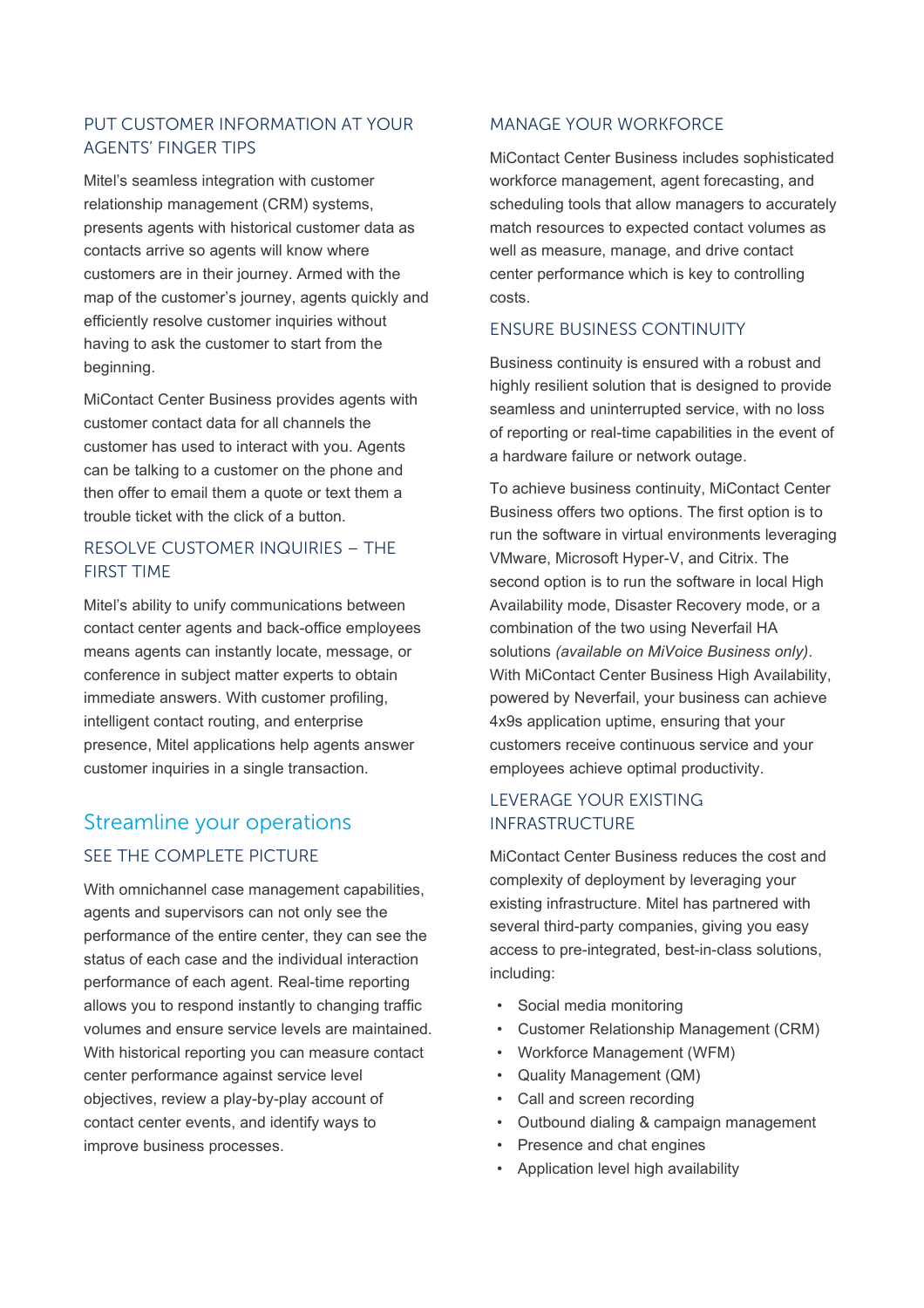# Business value that scales as you grow

Mitel recognizes contact center requirements can vary greatly depending on the size and needs of your business. That's why MiContact Center Business offers two license levels:

Workgroup (up to 100 agents, single site) and Contact Center (up to 1,200 agents, multi-site). Advanced IVR and digital interaction capabilities (email, SMS, Web chat, fax, Chatbots and social) are available as add-ons in both license levels.

For companies that only need to respond to digital contacts, MiContact Center Business can be shipped as a digital contact center without voice.

MiContact Center Business comprises the following applications and tools:

#### MANAGEMENT AND REPORTING

**Contact Center Management** – provides browser-based tools for forecasting, reporting on all agents and queues, managing contact center performance, and traffic analysis.

**Interactive Contact Center and Interactive Visual Queue** – tools to change agent and queue states instantly, as contact volumes change. Also provides contact recognition and prioritization to ensure priority calls are answered first.

#### **Workforce Scheduling and Schedule**

**Adherence** – standard workforce management, forecasting, and monitoring tools built in with an option to upgrade to an advanced WFM solution.

#### MEDIA DISTRIBUTION AND ROUTING

**Automatic Call Distribution (ACD)** – routes calls to the most appropriate group, based on the type of service required by the caller, and ensures calls are appropriately distributed within a group according to the caller's priority, the agent they last spoke to, the agent's skill level or idle time. Calls can be automatically re-routed, or agent availability can be changed, based on dynamic queue conditions.

**IVR Routing** – advanced Interactive Voice Response (IVR) routing intelligently manages callers and their expectations by providing options for self-service, and delivering announcements to callers in queue, such as expected wait time and position in queue. An intuitive drag and drop graphical user interface allows you to quickly and easily build and manage call flows. Speechenabled IVR functionality (powered by Nuance™), such as Text-to-Speech and Automatic Speech Recognition, are optionally available.

**Omnichannel Contact Center** – maintain service levels across all channels (voice, email, Web chat, SMS text, fax, and social media). Assign each interaction to a new or existing omnichannel case and easily pivot from one channel to another while working on a case. Customer data and contact history is stored for quick and easy retrieval by agents for proactive service. Also includes open media capabilities to support non-traditional contact center media types like WebRTC video, IoT alarms, and social media messaging – all routed through the same workflow engine and delivered to the same, familiar agent interface as native media types.

## AGENT AND SUPERVISOR PRODUCTIVITY

**Softphone and PhoneSet Manager** – Integrate the agent interface with desktop phones or use softphones with point-and-click functionality for common agent actions and deliver customer information such as caller ID and DNIS.

**Screen Pop** – a pop-up application provides agents with customer information using data pulled from your customer database. Integrations are available for most market leading CRM solutions.

**Predefined Response Templates** – dramatically improve agent response times and consistency.

**Outbound Dialing** – automated dialing that delivers calls directly to agents for outbound marketing campaigns and sales follow-ups.

**Remote Agents** – Teleworker and External Hotdesking Agent features extend full voice and data to remote agents.